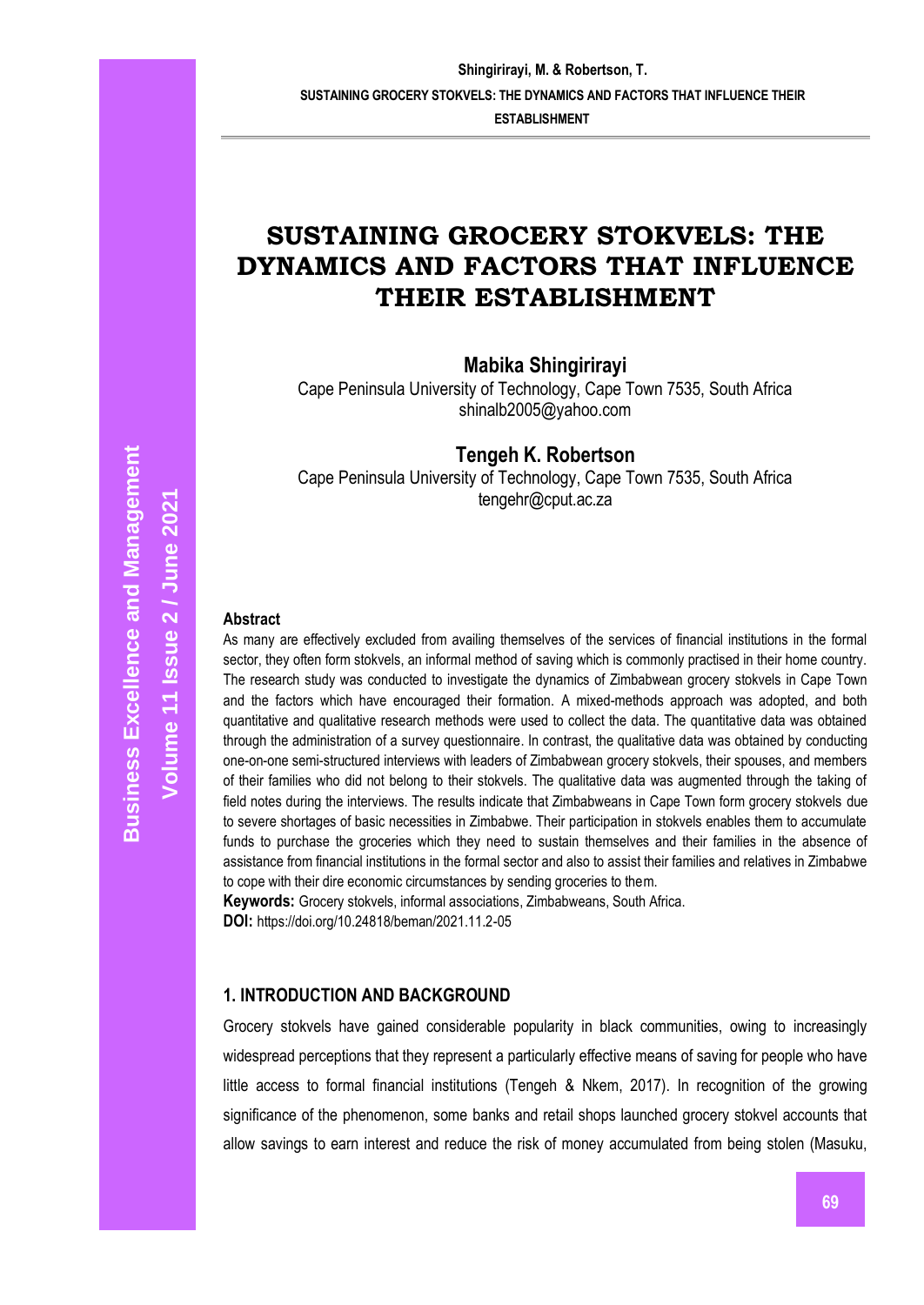# **Shingirirayi, M. & Robertson, T. SUSTAINING GROCERY STOKVELS: THE DYNAMICS AND FACTORS THAT INFLUENCE THEIR ESTABLISHMENT**

2018). Grocery stokvels fall under the classification of rotating savings and credit associations (ROSCAs). They are known as mukando or round tables in Zimbabwe and are referred to either by the Afrikaans word *stokvel* or the isiXhosa word *mugalelo* in Cape Town in South Africa. Matuku And Kaseke (2014) characterizes stokvels as self-help initiatives intended to counteract socioeconomic problems such as poverty, shortages of resources, low incomes, and a lack of mutual assistance mechanisms.

Many developed countries have formulated and implemented appropriate policies to assist the poor and economically marginalised segments of their countries' populations and minimise gross socioeconomic disparities. In recent times, financial inclusion has been recognised as a priority for developed countries such as the United Kingdom, France, Canada, and the United States. Although researchers in these countries have concluded that undocumented migrants usually have great difficulty in obtaining access to financial services (Sarma & Pais, 2011), it appears that in South Africa, there has been relatively little in-depth analysis of the side effects and consequences of financial exclusion on the everyday lives of immigrants, as most of the existing literature has tended to be concerned mainly with social exclusion.

Mwangi and Kimani (2015) maintain that apart from specific policies in Africa intended to develop recognised financial institutions that are accessible to the poor, the findings of relevant research studies confirm that underprivileged members of African societies continue to depend upon unrecognised financial institutions such as stokvels. It has been found that most disadvantaged people in informal settlements engage in informal saving because they are effectively excluded from recognised financial institutions. Although limited access to financial institutions in the formal sector is almost certainly one of the principal reasons for immigrants forming financial stokvels, the factors that motivate immigrants to form grocery stokvels in Cape Town are less easily discernible. As most Zimbabweans who elect to emigrate, do so for financial reasons, and many are undocumented in South Africa, they are obliged to participate in one or more types of stokvels in order to consolidate their financial positions in their host country, as their illegal status precludes them from participating in formal saving. This research study was conducted to determine the factors responsible for the success of Zimbabwean grocery stokvels in Cape Town and the strategies employed by Zimbabwean immigrants to run their stokvels successfully.

Although the literature reviewed reveals a considerable body of existing research pertaining to stokvels, relatively little attention has been given to grocery stokvels, despite their burgeoning popularity. Conversely, a great deal has been written concerning associations in which members receive payouts in cash on a rotational basis as representing the most popular form of stokvels. Although discussions concerning the popularity of stokvels have tended to be concerned with members who have no other means of obtaining financial assistance, trends are changing, as economically affluent and middle class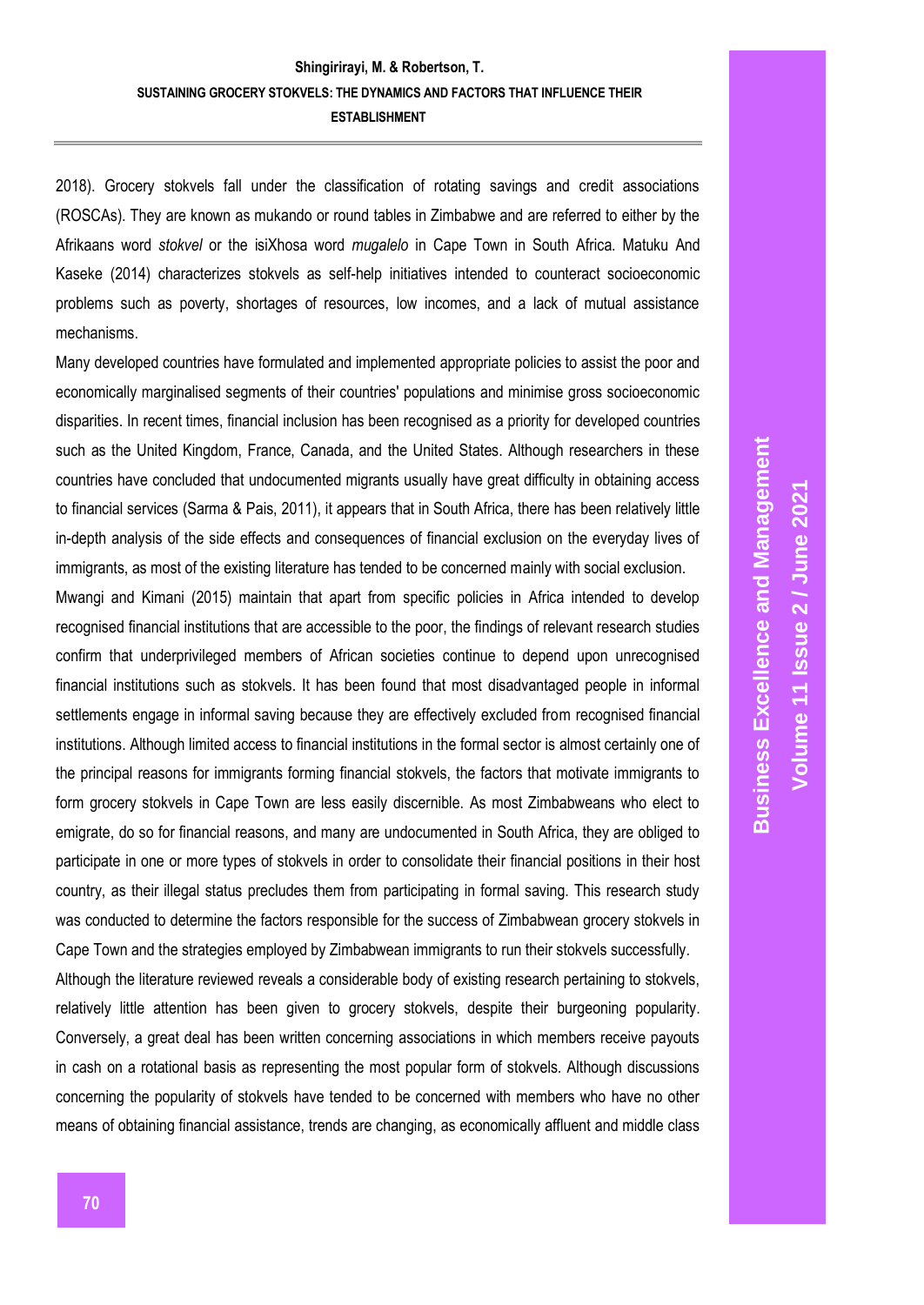people are forming and stokvels in steadily increasing numbers. Grocery stokvels were listed among the categories which Halim (2017) identified, but to date, no extensive research has been conducted concerning them, despite their steadily increasing popularity. Although Julius Shamu acknowledged that grocery stokvels had not been popular and very few people participated in them, from 2015 to 2016 they began to proliferate among Zimbabwean women in the metropolitan area of Cape Town. Consequently, this research was conducted to investigate the dynamics of Zimbabwean grocery stokvels in Cape Town and the factors that have encouraged their formation.

# **2. LITERATURE REVIEW**

#### **2.1 Definitions of stokvels**

Matuku and Kaseke (2014) define stokvels as self-help programmes or initiatives intended to reduce and overcome poverty among underprivileged segments of societies and reduce the effects of uncertain incomes. They maintain that the essential function of stokvels is to enable their members to save, invest, and accumulate funds in order to achieve a viable level of financial stability.

Although definitions of stokvels tend to depend largely upon the contexts in which they are formed and the purposes they are intended to serve, their defining characteristic is the collection of funds by groups of people for specific purposes. In general terms, a stokvel is a term used to describe informal organisations formed in communities for saving. As it has been explained, the word 'stokvel' is Afrikaans and the equivalents in isiXhosa, English, and Shona are mugalelo, round table, and mukando, respectively.

A stokvel is a means of saving or investing by a specific group of members, who agree upon the amounts they contribute, the periods they will contribute, and how the money accumulated will be spent. Vonderlack and Schreiner (2002) explain that members who have yet to receive payouts are known as savers in stokvels, while those who have received funds are known as debtors. According to Tengeh and Nkem (2017), there are three main categories of stokvels, namely:

• Proprietary informal financial groups, which can be comprised of people who provide financial assistance by acting as money lenders (known as matshonisa in isiXhosa and mubadzi in Shona). They can also take the forms of schemes for smallholder farmers, self-help groups, or traders' associations. This form of stokvel allows money to be borrowed and returned with a profit.

• Staff and social welfare schemes are usually formed by people who often interact with one another, such as fellow employees, friends, relatives, or neighbours.

• Mutual aid groups, such as ROSCAs and ASCAs.

**Volume 11 Issue** 

**2 / June 2021**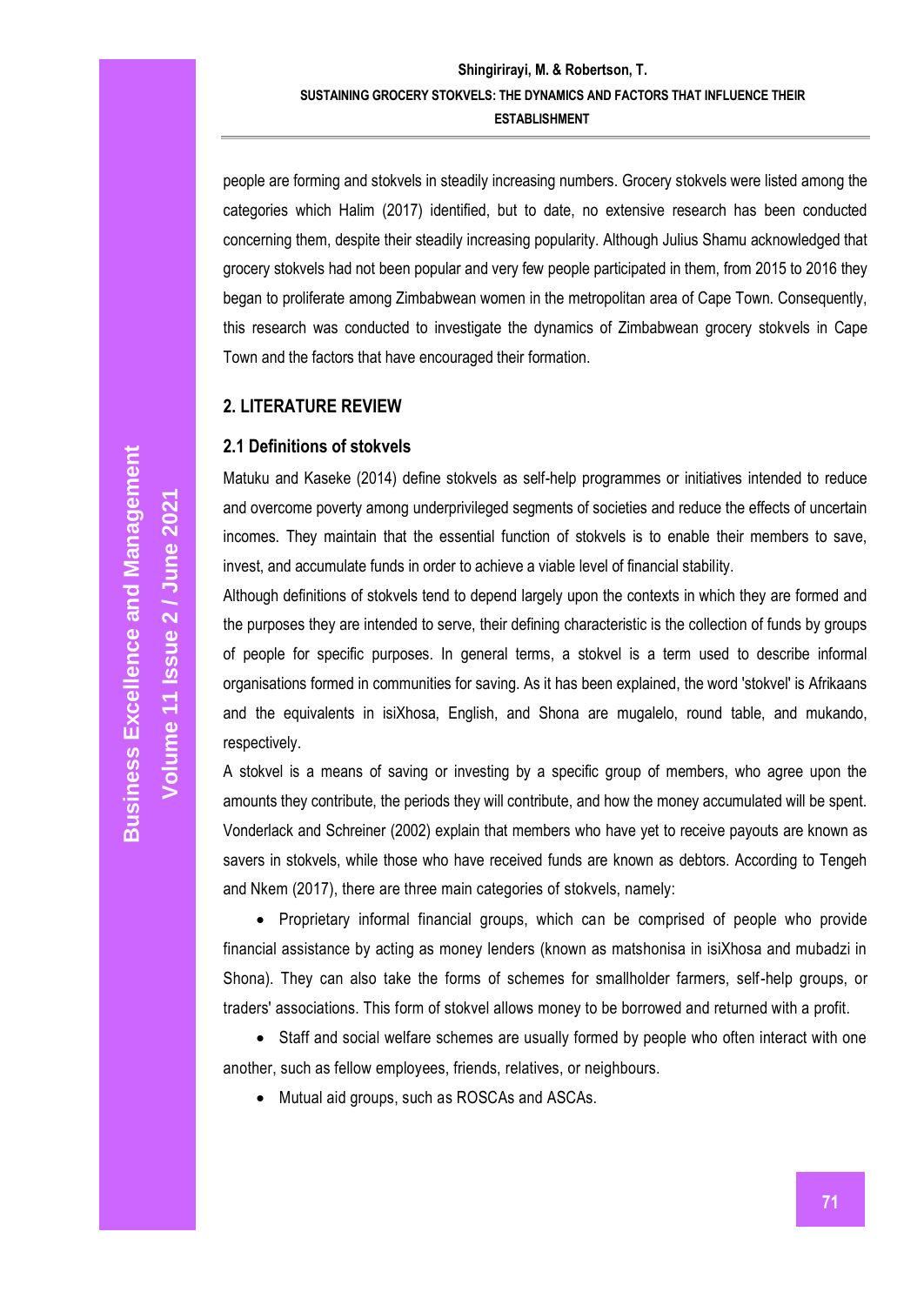# **2.2 ROSCAs, ASCAs, and stokvels**

A ROSCA is a group of people who make regular financial contributions to informal joint accounts. ROSCA and ASCA schemes are similar, in that they entail once-off payments by members to establish savings accounts, after which the available funds can be made available to members in the form of loans, which are repaid after specified periods at a stipulated rate of interest. The essential difference between ROSCAs and ASCAs lies in the rotating basis on which payouts are made in ROSCAs. In a ROSCA, a member receives a payout at each sitting until all members have done so, after which a new rotation begins. This procedure contrasts with that of ASCAs, in which all of the accumulated funds are kept together until a stipulated time, at which each member receives a payout. As a result, repayments from borrowers increase the funds that have been initially invested and the money invested and the interest which has accrued are shared among the members at an appointed time, which usually occurs once a year (Verhoef, 2001).

Moliea (2007) explains that ROSCAs are popularly known as stokvels and that millions of rand can be transacted and exchanged in these unofficial markets. Verhoef (2001), cited by Moliea (2007), maintains that stokvels represent the most significant generators of informal and unofficial funds in South Africa. As many Zimbabweans in Cape Town are economic refugees who cannot open bank accounts in the formal sector, they form grocery stokvels to save in a manner which takes them out of the traditional shopping system. Although the system which is being developed is still a relatively new one, as Julius Shamu has explained, the emergence of grocery stokvels has also had a significant influence upon the success of buses which travel to Zimbabwe, as they now frequently carry groceries for the families of Zimbabweans who reside in Cape Town.

Bouman (1995) emphasises that ASCAs and ROSCAs are essentially similar, as both are formed to facilitate saving, and in either case, membership is voluntary. They are self-reliant and self-governing and have formulated rules which make them self-regulating and independent of formal financial institutions. From a similar standpoint, Verhoef (2001) explains that ROSCAs and ASCAs are essentially identical, as they are formed voluntarily and depend upon the existence of mutual trust among their members to achieve the objectives are intended to be achieved during their lifecycles. Disobedience and dishonesty concerning jointly agreed-upon arrangements are punishable. Verhoef (2001) has identified the following defining characteristics of stokvels:

• Members form stokvels of their own volition, to serve their interests, and no one is forced to join.

- Monthly payments are predetermined and identical for all members.
- Funds which are equitably accumulated, benefit members.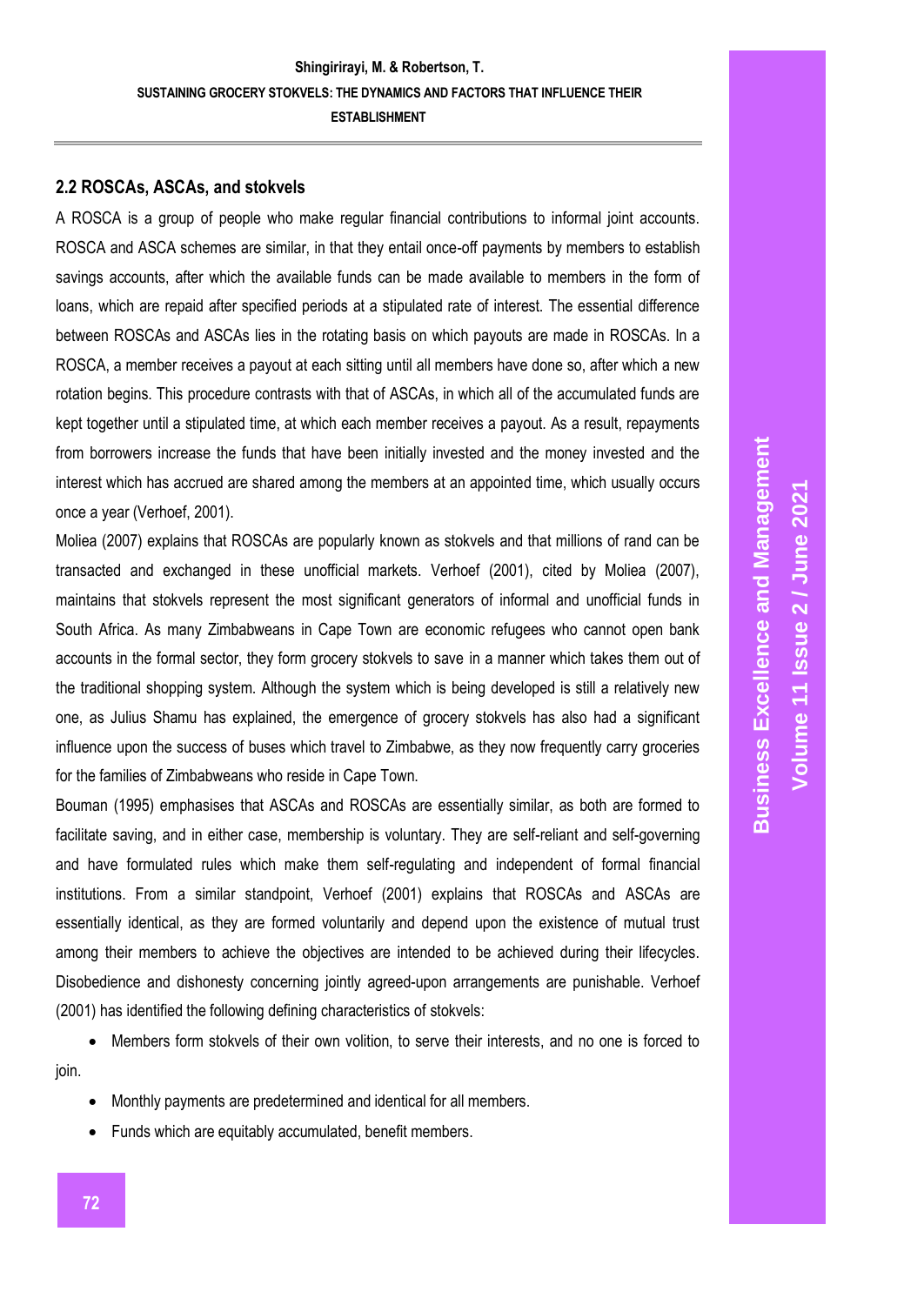• Membership is strictly voluntary.

# **2.3 Types of stokvels**

According to Halim (2017), stokvels can take several different forms and can be formed for an equally wide variety of other purposes. Examples of categories of stokvels are discussed in the subsections, which follow.

#### • *Leisure stokvels*

The members of leisure stokvels save money for recreational purposes. Members receive payouts in predetermined sequences of rotation, and the funds are often put towards holidays.

#### • *Savings stokvels*

Money is saved, and members receive their payouts on a rotational basis, often at monthly intervals.

#### • *Credit stokvels*

The functions of credit stokvels often overlap with those of savings stokvels. Funds which are accumulated can be borrowed by members or people who are associated with them. The loans are repaid with interest and profits are shared among members at the end of cycles.

#### • *Funeral stokvels*

Funeral stokvels function as burial societies and members accumulate funds to assist one another to finance the funerals of members of their families.

#### • **Purchasing stokvels**

The purchasing stokvels accumulate funds to buy items they need, whose cost cannot exceed the available funds. Members take turns to receive funds to purchase items which they could not otherwise afford.

#### • *Grocery stokvels*

Grocery stokvels are formed to accumulate funds to buy essential foods and groceries for the households of members. Groceries are purchased monthly or annually, depending upon the agreements upon which individual stokvels are based, and purchases are shared equally among members.

# **2.4 The unique characteristics of grocery stokvels**

The characteristics of grocery stokvels tend to differ considerably from those of most other categories of stokvels and are discussed in detail in the subsections which follow.

**Volume 11 Issue** 

**2 / June 2021**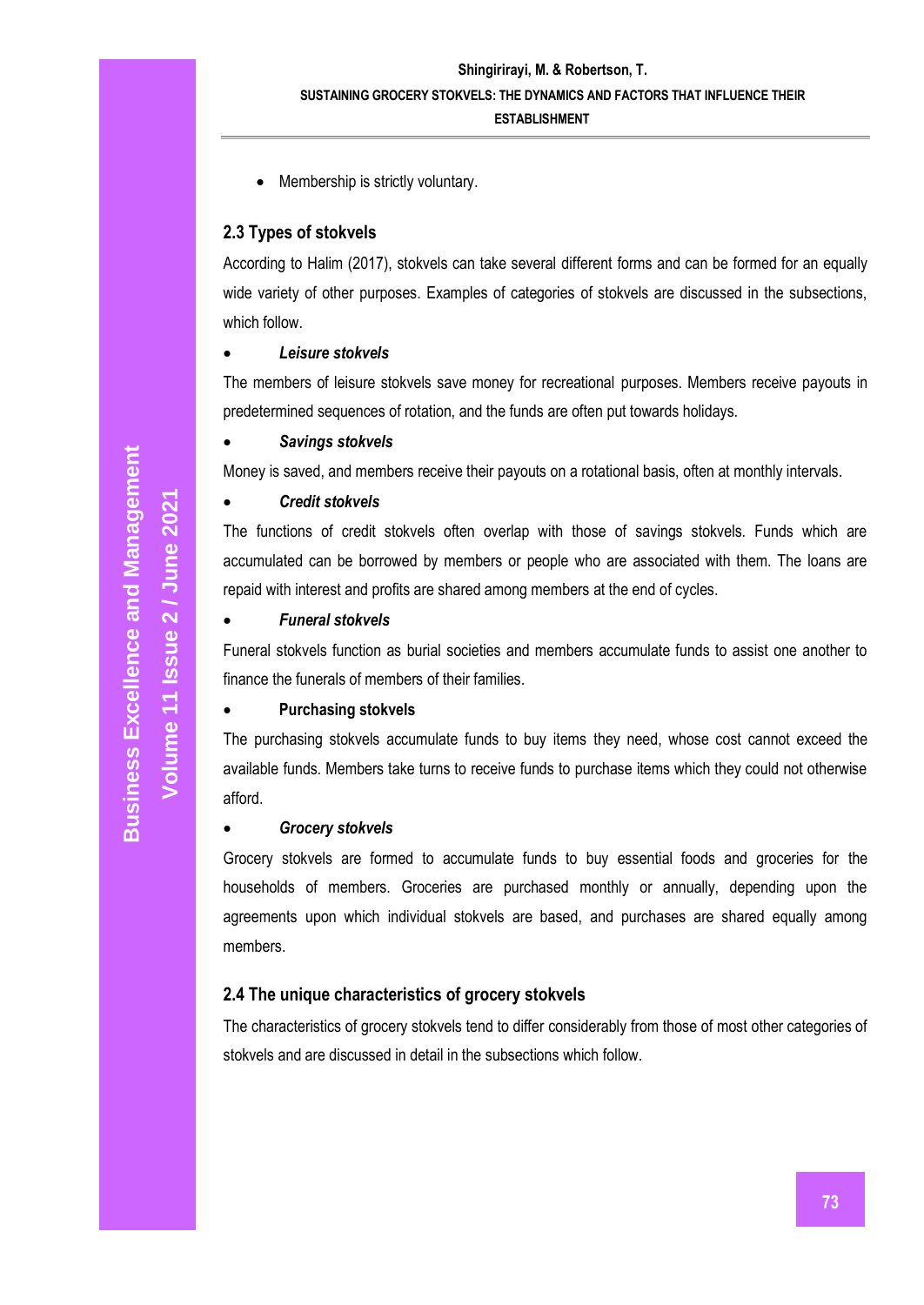## **2.4.1 Women and grocery stokvels**

Women in many different countries, particularly developing countries, have long experienced great difficulty earning independent incomes, as they are often not in formal employment, owing to the responsibilities that they are usually expected to assume for running and maintaining their households. To take the initiative to overcome their impoverished circumstances, resourceful underprivileged women in some societies and cultures endeavoured to take control of their financial destinies by forming associations to increase their buying power. Stokvels became popular in South Africa during the 1990s due to women's high participation (Mayoux, 2000). It is often perceived that men prefer to use their money on projects which produce tangible benefits. In contrast, women prefer to invest their money in the health and the socioeconomic well-being of their families. Rose (1992) maintains that women play leading roles in stokvels and other micro-financing initiatives because women often display behaviour that expresses greater responsibility and awareness of their families' needs than is generally associated with men.

#### **2.4.2 The leading role which women play in stokvels**

In countries where cultural norms require women to play complementary roles to husbands who are breadwinners, they usually have limited access to opportunities to generate their own incomes or obtain credit. Women who find employment are often poorly paid, which has encouraged groups of motivated women to take matters into their own hands and collaborate to improve their financial circumstances. In April of 2016, Nthabeleng Likotsi, executive chairperson of the Young Women in Business Network (Pty) Ltd, attributed the domination of stokvels by women to women's enduring commitment to achieving financial freedom while men have worked to sustain their families.

#### **2.4.3 Membership of stokvels**

As Burman and Lembethe (1995) explain, although some stokvels have both male and female members, the membership of others is made up of one gender only and usually confined to women. The groups vary significantly concerning their sizes, how they operate, and the purposes for which they are formed. Some writers and researchers have emphasized that many stokvels whose memberships are restricted to women were created with the deliberate intention of excluding men. Their members believed that women are best able to work collaboratively with other women, owing to their shared perceptions, experiences, and interests. According to Tsai (2000), women can work together for mutual benefit in stokvels due to the attributes and social capabilities of their gender, which contribute to general perceptions of women being more reliable than men concerning adhering to the commitments which they make to their groups. Verhoef (2001) maintains that women prefer stokvels whose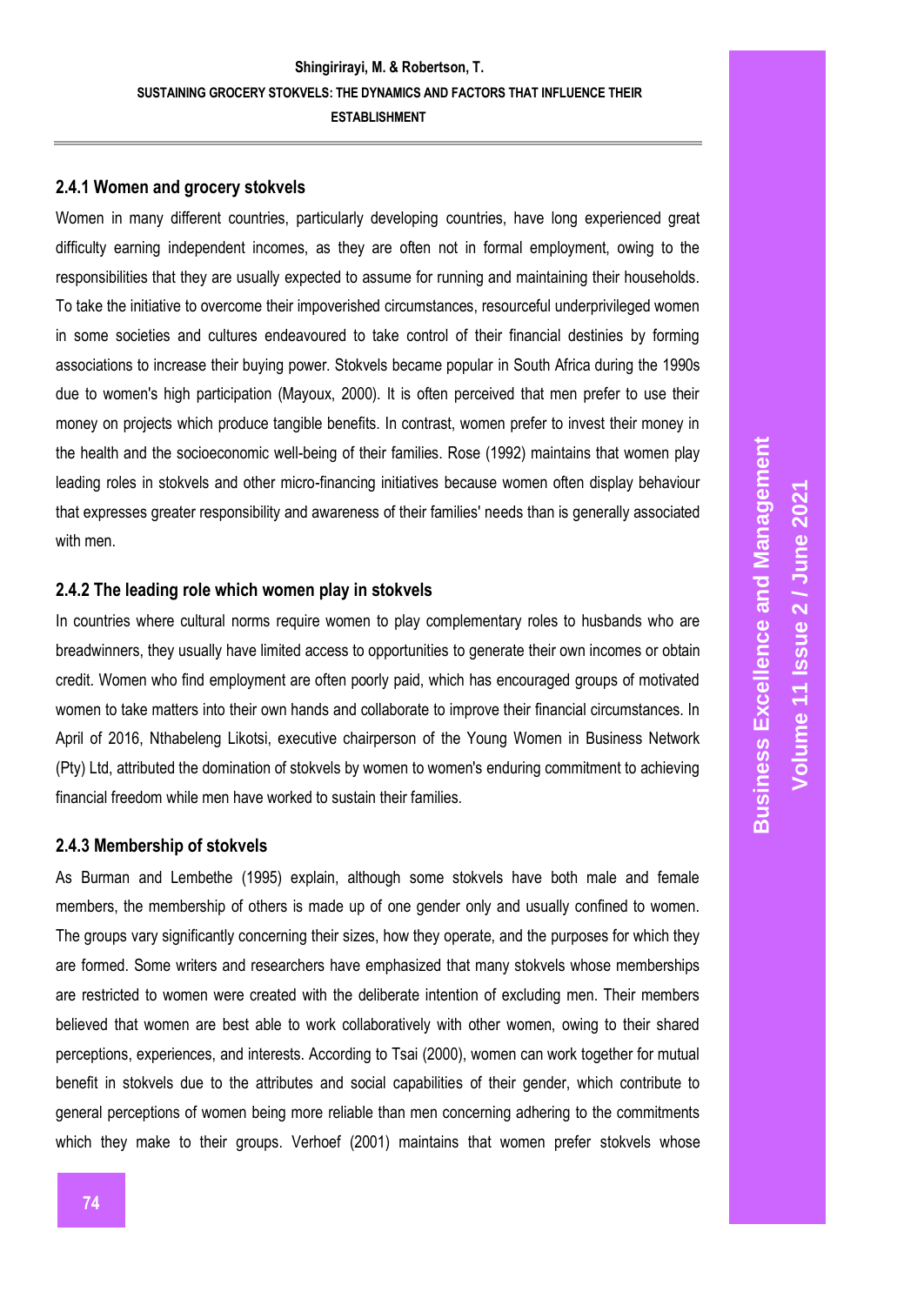membership comprises only women because they believe that men do not ascribe much value to saving, are often not trustworthy, and could easily betray their groups.

# **2.4.4 Enforced savings**

Grocery stokvels can be considered to represent a form of voluntary enforced saving because once people become members, they are obliged to fulfil their obligations by making their fixed contribution at the end of each month, following the rules of their stokvels. Burman and Lembethe (1995) contend that participation in stokvels is a highly effective means of saving money because the rules prohibit members from skipping or failing to make monthly contributions. In addition, members often perceive grocery savings as supplementary to the money they allocate to purchasing groceries during the year and making it possible to buy extra groceries in their Christmas shopping.

# **2.4.5 Social considerations**

Verhoef (2001) maintains that the roles that stokvels play in their members' lives in black communities often extend beyond providing mutual financial support. The socio-cultural support that members of stokvels offer to one another represents a form of support that banks and other financial institutions in the formal sector cannot provide. The support is precious for women from Zimbabwe who reside in South Africa, as they are a great distance from the communities in which they have lived in their home country and need the company of people whose experiences in life are similar to their own. Stokvels provide Zimbabwean women in Cape Town with forums to meet and socialise with other women from their home country. Consequently, it can be concluded that in the case of these women, stokvels are formed not solely to receive monetary benefits and that social relationships play a significant role in maintaining their overall well-being. As Julius Shamu points out, stokvels also provide forms of support other than financial support in times of need, as members are usually generous and reliable in their support of friends and associates during times of crisis or grief.

# **2.4.6 The support which members of stokvels provide to one another**

Buijs (1998) maintains that membership of stokvels provides a means of supporting themselves through income-generating earning activities among poor women. Although grocery stokvels enable poor women to sustain their households by purchasing essential groceries in bulk, the social ties which are forged during the functioning of stokvels are often maintained and incorporated into broader social fabrics. The social ties can be invaluable in times of need, particularly when the next of kin of members are not available, and other members of their stokvels provide the support and assistance needed. These arrangements are of particular relevance for Zimbabweans who reside in Cape Town, as they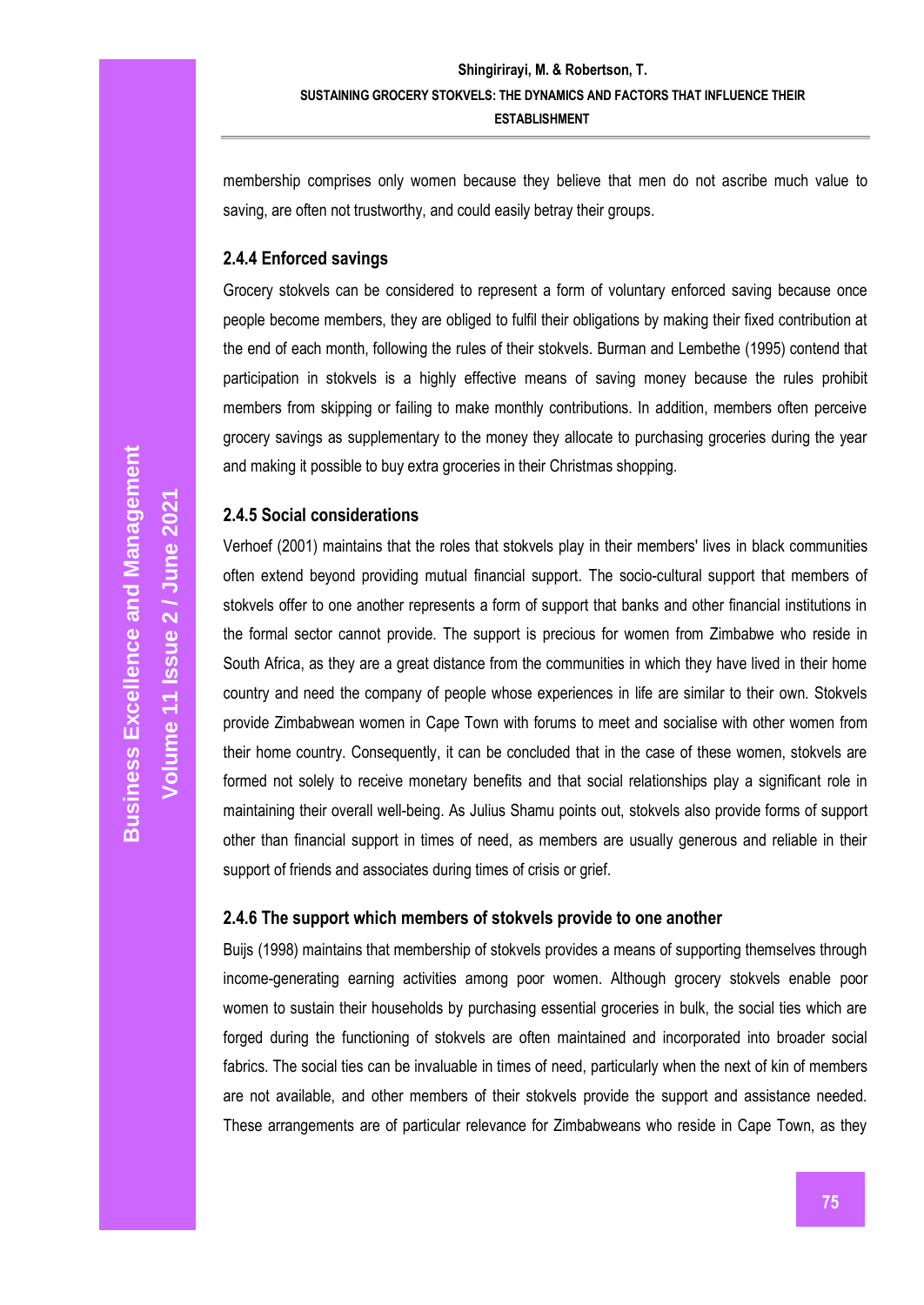are more than two thousand kilometres away from their immediate families, as the relationships which they form in their stokvels can function in the manner of family ties. According to Thieme (2003), stokvel groups are particularly supportive in crisis times, such as severe illness or the deaths of loved ones.

#### **2.5 Factors which encourage the formation of grocery stokvels**

The two principal factors contributing to the steady proliferation of grocery stokvels among Zimbabwean immigrants in the metropolitan area of Cape Town are discussed in the subsections that follow.

# **2.5.1 Economic instability**

As significant numbers of economic refugees from Zimbabwe have no proper documentation, they are effectively excluded from obtaining loans to establish themselves in Cape Town. Rahim et al. (2009) explain that immigrants' experiences of financial exclusion can usually be attributed to their inability to fulfil conditions to qualify for loans and related financial services. As stokvels confer a degree of purchasing power that would be beyond the reach of individual immigrants who are struggling to subsist in foreign countries, grocery stokvels have rapidly become acknowledged as a viable means of obtaining basic household necessities.

# **2.5.2 Reduced prices for bulk purchases**

Halim (2017) emphasises the value of grocery stokvels to their members by explaining that they make it possible to purchase essentials for their households in bulk at significantly reduced prices, which makes them more affordable than they would be if they were to be bought by people who were not members of stokvels. Robinson (2001) maintains that stokvels represent a significant shift from depending upon financial assistance and donor funding to initiatives that promote self-reliance. Robinson (2001) explains that properly designed financial services and products enable underprivileged people to attain financial stability and become self-supporting by increasing their incomes.

Although stokvels are widely acknowledged to play a steadily increasing role in reducing poverty in South Africa, they also tend to be stereotypically perceived as a means of saving, which women mainly dominate. Women are frequently more directly affected by poverty than men and are also usually required to assume responsibility for their families and households' well-being. The leading role women play in grocery stokvels has resulted in significantly increased incomes which benefit the entire families of each member, as opposed to making their households solely reliant upon the ability of men to generate revenues in complex labour markets.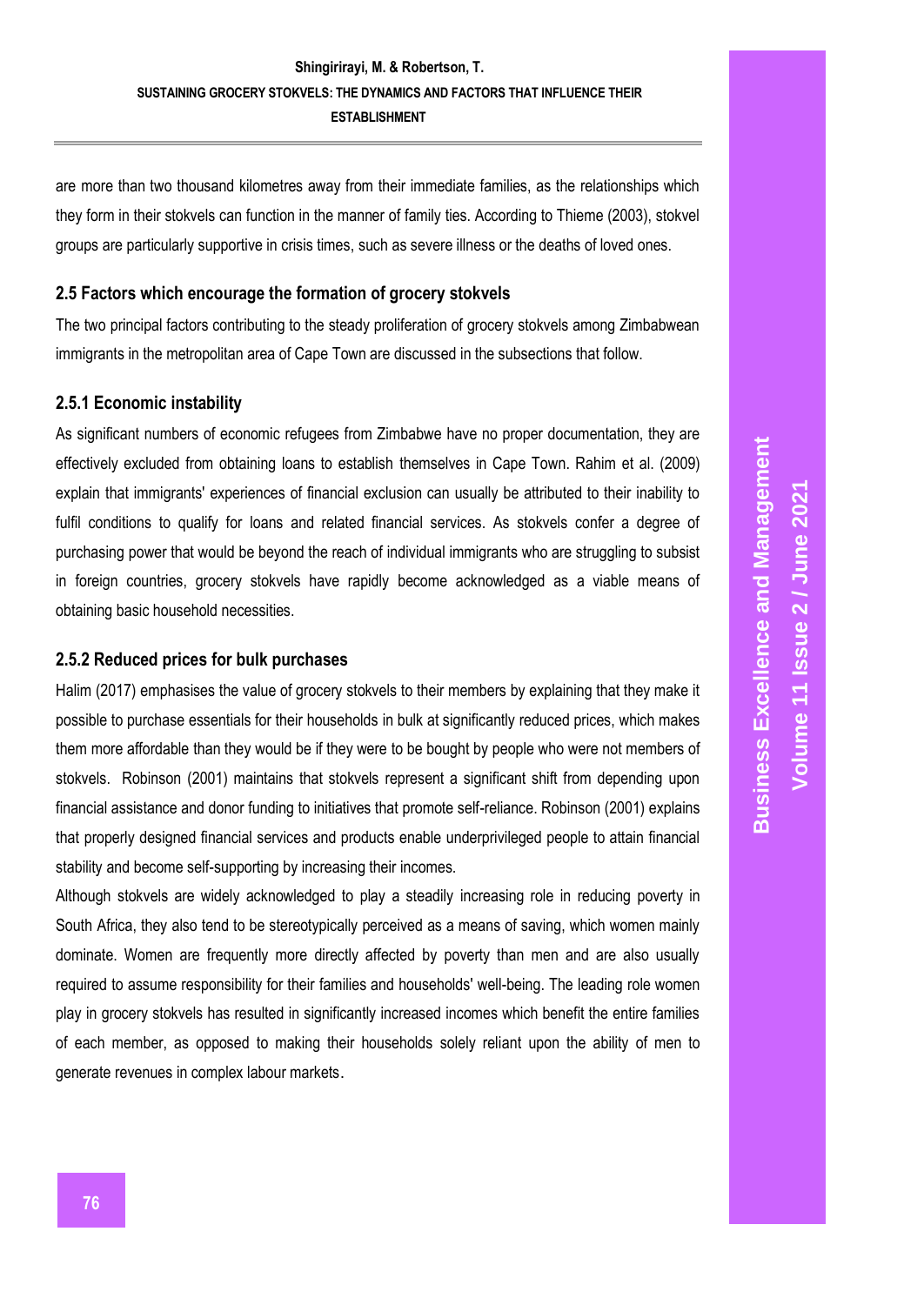# **2.5.3 Stokvels as a means of accumulating savings**

Although some financial institutions have questioned the benefits of stokvels, an assessment of the needs of depositors of small amounts of money (FinMarkTrust, 2007) generated the following conclusions:

• In most cases, underprivileged people need savings facilities, rather than credit facilities.

• Savings and loans function similarly, as they both represent means of accruing large amounts of money from small savings over stipulated time frames.

• Savings are beneficial to poor clients as they provide a suitable, dependable, and flexible means of making deposits in a secure environment, enabling them to receive lump sums when they need to obtain access to the money they have accumulated.

• A simple system that is controlled locally can assist the poor to obtain access to savings services conveniently.

#### *2.***6 Stokvels which Zimbabweans run in South Africa**

According to the Consortium for Refugees in South Africa (CoRMSA) (2011), it is estimated that there are about 2 million Zimbabwean immigrants in South Africa. As most lack the necessary legal documentation, they cannot use the legal well-regulated financial institutions in South Africa (Tevera & Zinyama, 2002). As explained earlier, in the absence of documents such as valid passports or visas, accounts to verify their residential addresses, or payslips, illegal immigrants in South Africa have no formal means of saving, investing, borrowing, or sending money home. Consequently, they are obliged to devise their methods of doing so.

# **3. MATERIAL AND METHODS**

The mixed-methods approach was adopted to conduct this study, which entailed collecting quantitative and qualitative data to understand the factors that encourage the formation of grocery stokvels by Zimbabwean immigrants in Cape Town.

The qualitative data was obtained from semi-structured interviews with members of Zimbabwean stokvels in Cape Town, their spouses, and members of their immediate families. The quantitative data was obtained through the administration of a survey questionnaire. The use of both methods was to give a broader spectrum to the research and allow members to express their opinions adequately.

This study was conducted in Cape Town, the provincial capital and primate city of the Western Cape. The study was confined to grocery stokvels whose membership comprised only Zimbabwean immigrants who resided in the metropolitan area of Cape Town.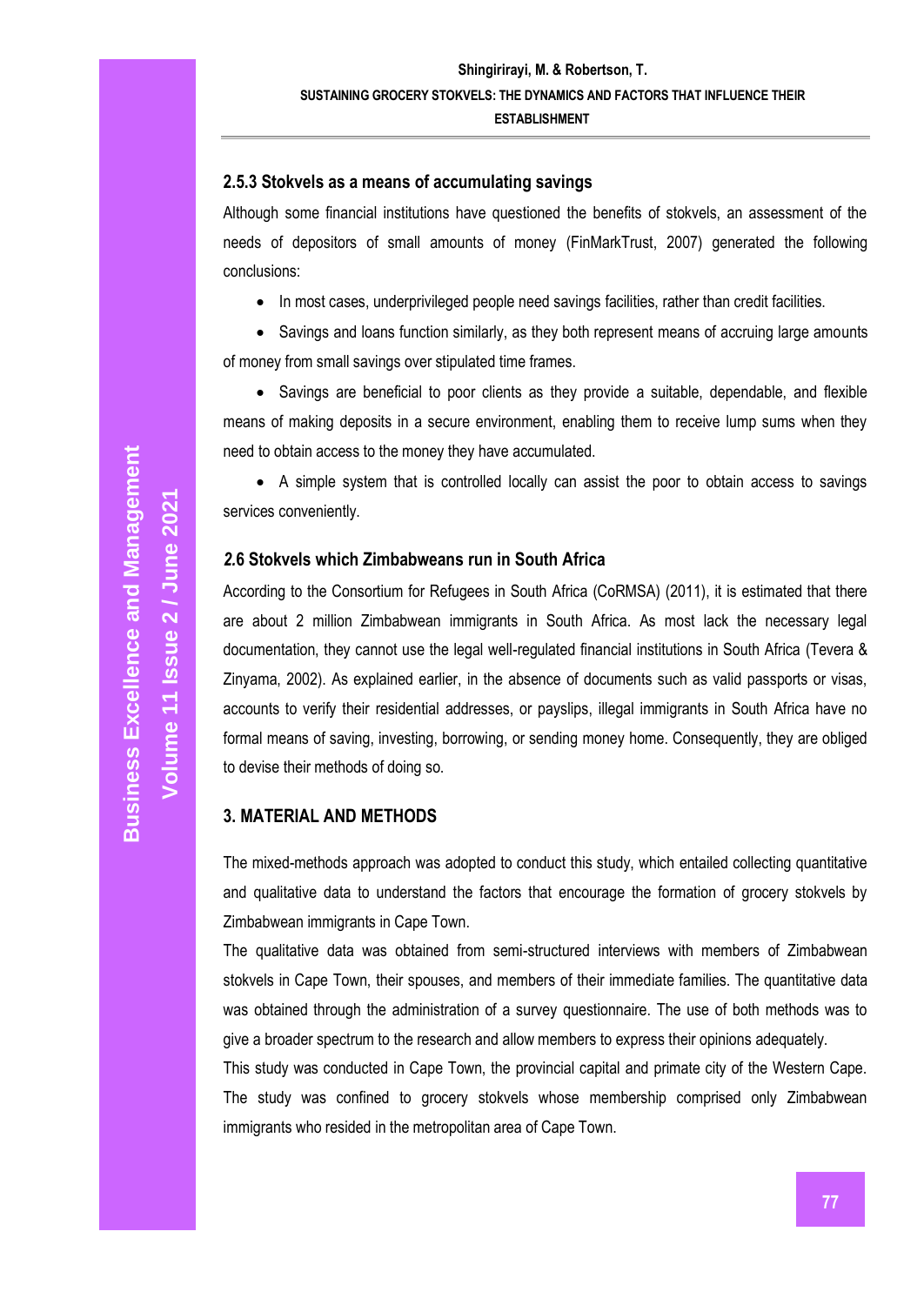# **3.1 Population, sample size and sampling**

According to figures which the Zimbabwean community's chairperson in Cape Town provided, there are approximately 35 grocery stokvels in the metropolitan area of Cape Town, which comprise only Zimbabwean, each of which has an estimated average of 10 members. However, he acknowledged that there could be other grocery stokvels in which Zimbabweans participated with members of different nationalities. This research study concerned grocery stokvels that comprised Zimbabwean members only. Therefore, the researcher selected 10 stokvel groups, each consisting of 5 to 10 members, to arrive at a sample size of 78 participants with usable completed questionnaires. The following selection criteria were applied to select the research sample:

- Participants needed to be members of grocery stokvels which comprised Zimbabweans only.
- Participants needed to have been members of particular stokvels for at least 2 whole years.
- Also, at least 50% of the stokvels members needed to have been members since their groups'

## formation.

As mentioned, the sample size was deemed sufficiently large, as it was considerably more significant than the minimum figure of 30 stipulated by Martins et al., (1999) for quantitative research surveys. Nonprobability sampling was used to select leaders of grocery stokvels, members of their families, and spouses to participate in their study, as the researcher believed that all three categories influenced the success of grocery stokvels and could potentially provide crucial insights and information.

The researcher used snowball sampling to recruit more participants, once a small initial research sample had been recruited. This technique makes use of the social networks of participants who have been recruited. As Bernard (2017) explains, snowball sampling entails researchers prevailing upon participants to recruit other informants, who, in turn, enlist others until an adequate research sample has been obtained.

#### **3.2 Methods used to analyse the data**

Both quantitative and qualitative research methods were used. The quantitative data set was subjected to statistical analysis, while the qualitative study yielded explanatory, descriptive, and illustrative data. The quantitative data was analysed using Version 25.0 of the Statistical Package for the Social Sciences (SPSS) software. Rates of recurrence, the least and most significant ranges, were used to generate descriptive statistics presented in graphs and charts to provide graphic illustrations of all of the variables.

Both content analysis and discourse analysis were used to interpret the qualitative data. The two closely related types of analysis enable qualitative researchers to place the information which informants provide to them within the contexts of their lived experiences.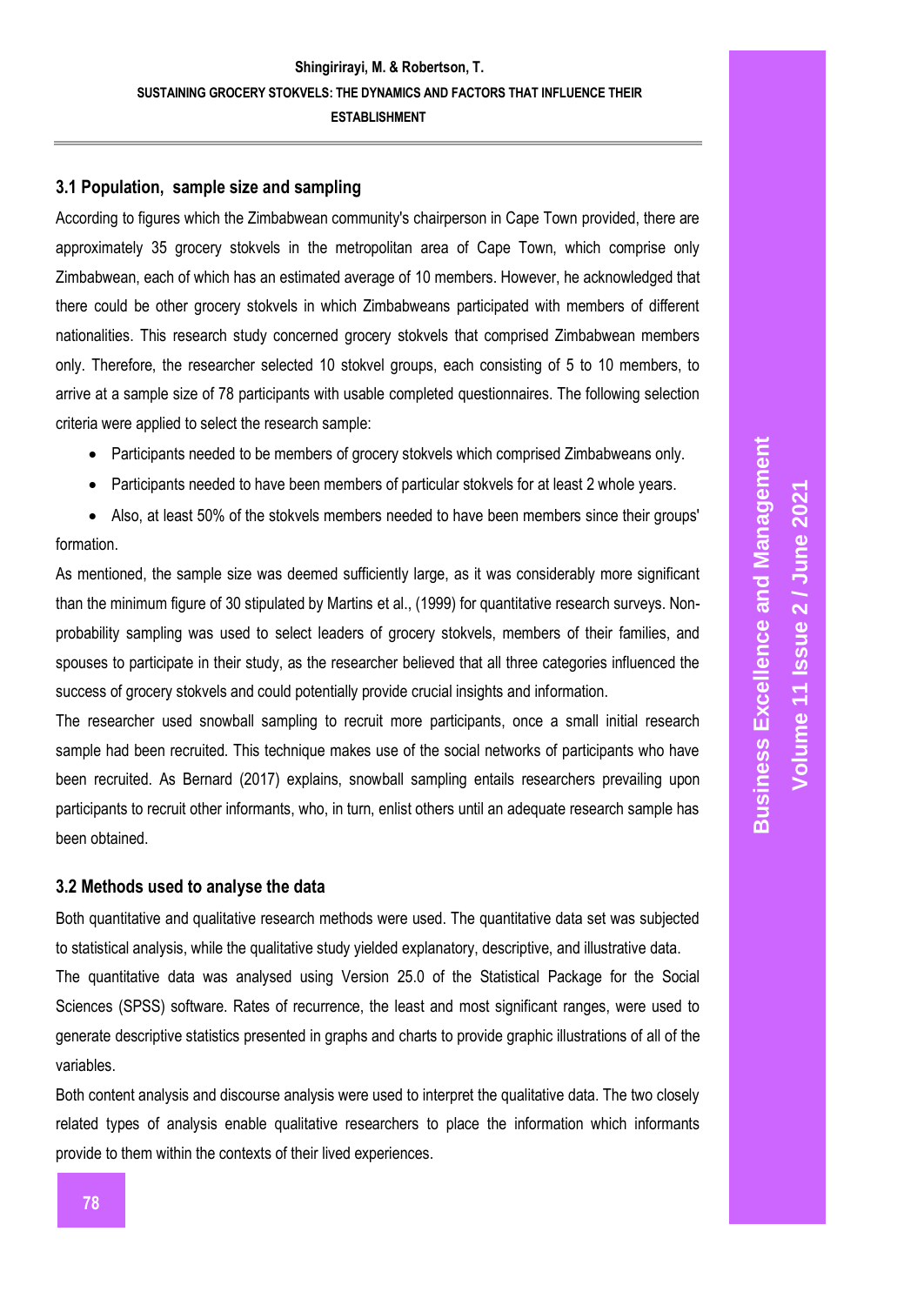# **4. RESULTS**

# **4.1 Gender profile of the respondents**

It was noted that 92.3% of the respondents were female, while the remaining 7.7% were male. This finding is consistent with most of the literature reviewed, revealing that women are disproportionately strongly represented in most stokvels (Tsai, 2000). Conversely, the finding also confirms the assessment of Burman and Lembethe (1995), who explain that although the membership of some stokvels is confined to one gender only, that of others comprises both genders.

## **4.2 Areas in which the stokvels of the respondents were based**

As seen in Table 1, the grocery stokvels to which a significant majority (48.7%) of the respondents belonged were found in the Northern Suburbs of Cape Town. Those to which a further 24.4% belonged were based in the Southern Suburbs, those of 11.5% in the Cape Flats, those of 10.3% on the Atlantic Seaboard, and 5.1% on the Cape West Coast. These percentages suggest that although people who reside in the Northern and Southern Suburbs usually enjoy more excellent economic stability than those who reside in areas such as the Cape Flats, significant numbers of people who live in the more affluent areas of Cape Town participate in grocery stokvels.

|                          | Frequency | Percentage |
|--------------------------|-----------|------------|
| Southern Suburbs         | 19        | 24.4       |
| Northern Suburbs         | 38        | 48.7       |
| <b>Atlantic Seaboard</b> |           | 10.3       |
| Cape West Coast          |           | 5.1        |
| Cape Flats               |           | 11.5       |
| Total                    | 78        | 100.0      |

#### **TABLE 1: AREAS IN WHICH THE STOKVELS OF THE RESPONDENTS WERE BASED**

Source: authors

#### **4.3 The sizes of the stokvels to which the respondents belonged**

In terms of size, the results demonstrate that a small minority of 14% of the respondents belonged to groups that comprised fewer than five members. The largest group of 47% belonged to stokvels consisting of six to ten members. In comparison, 39% belonged to groups that comprised more than ten members. The qualitative tool's findings revealed that the participants tended to prefer to join groups whose sizes they considered manageable, as they enabled individual members to influence decision making.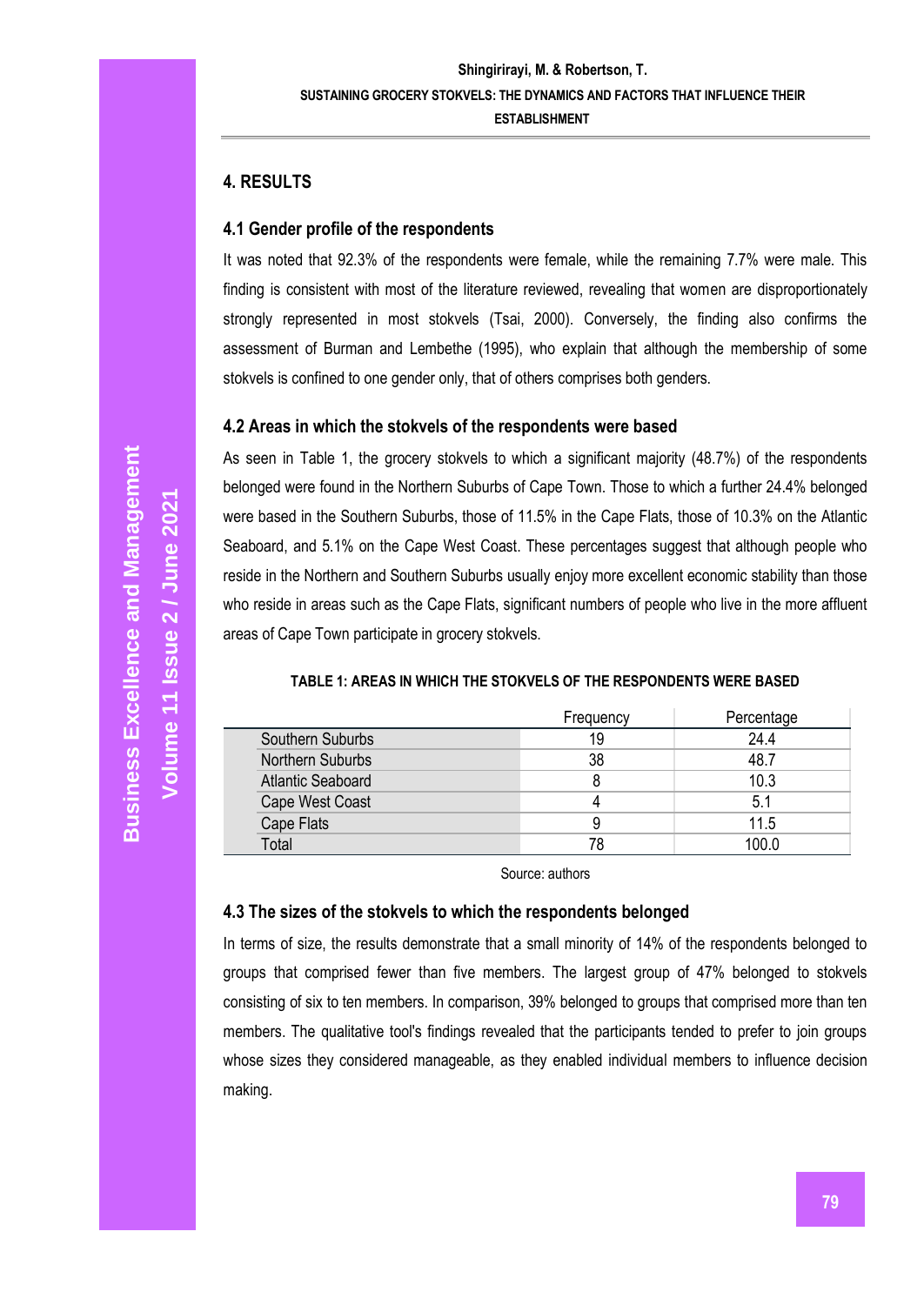## **4.4 Sources of encouragement to participate in grocery stokvels**

The results indicate that social ties provided the impetus for 77% of the respondents to participate in grocery stokvels. A majority of 32.1 % had been influenced by friends, 23.1% by colleagues at work, and 21.8% by their families. Those who had been motivated by social or economic pressure constituted the remaining 23%.

Besides, it emerged from the one-on-one interviews that most participants had been encouraged by friends, family members, and people with whom they worked, with very few participants citing economic pressure as their principal reason. Most maintained that they had been attracted to their stokvel groups because their friends were members. These participants expressed a sense of security due to mutual trust among friends who felt obliged not to let one another down by defaulting on contributions. A small minority cited social pressure as a motivating factor, in that they had joined their groups because they perceived that most of their female peers belonged to grocery stokvels. Respondent 88, said:

*"There is money involved, so we are just friends we know each other if we get anyone new they are referred by a friend".*

#### **4.5 Forms taken by the grocery stokvels**

The distribution of ASCAs and ROSCAs among the stokvels to which the participants belonged. A significant majority of 73.1% of the respondents belonged to grocery stokvels which were accumulating savings and credit associations, which accumulate funds and distribute them at the end of each cycle. The remainder of the respondents belonged to stokvels which were rotating savings and credit associations or ROSCAs.

The majority of members of grocery stokvels who were interviewed also revealed that their stokvels were accumulating savings and credit associations, in that they made fixed contributions each month and the money which had accrued at the end of an 8 - or 12 -month cycle was used to buy groceries, which they shared equally. The remainder of the interviewees revealed that the stokvels to which they belonged were ROSCAs, in which groceries were purchased for a single individual member each month, following a predetermined rotational sequence. Members are permitted to compile lists of the groceries they require, according to the amounts which are spent on each member.

#### **4.6 Reduced prices for collective bulk purchases**

Halim (2017) was cited as explaining that the crucial role, which grocery stokvels played in Zimbabwean immigrants' lives, enabled basic food to be bought in bulk at reduced prices, thereby making them less expensive and more affordable than goods that are purchased at retail prices. This assessment echoes those of many of the members of grocery stokvels who were interviewed, 89.9% of whom considered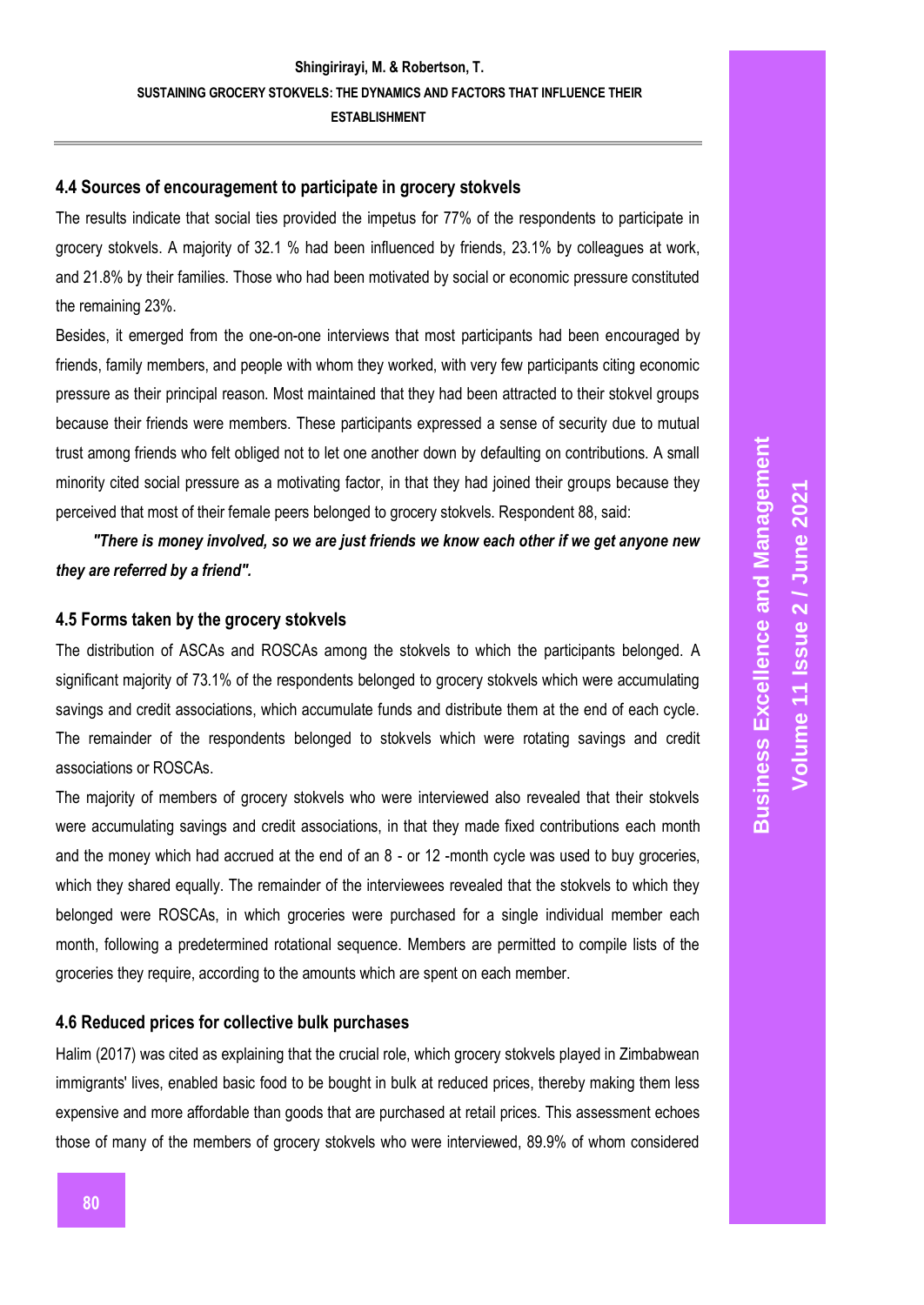# **Shingirirayi, M. & Robertson, T. SUSTAINING GROCERY STOKVELS: THE DYNAMICS AND FACTORS THAT INFLUENCE THEIR ESTABLISHMENT**

that bulk purchases represented a form of saving. They explained that they received significant discounts, particularly from wholesalers, for bulk purchases, which usually ranged from 12 to 17%. Some members revealed that in some instances, they received discounts of as high as 50% for some products which were being promoted by means of 'Buy-1-get-1-free' offers. Others revealed that they also received substantial discounts for making substantial single purchases. Responded 43 noted that:

*"we do monthly saving and at the end of 6 months, we do our bulk purchase the amount of grocery we get is far much better and more than we buy monthly and not getting discounts."*

# **4.7 Groceries which stokvels purchase are sent to Zimbabwe**

Table 2 summarizes the survey questionnaire's responses that the groceries that stokvels purchase are sent to Zimbabwe.

|                   | Frequency | Percentage |
|-------------------|-----------|------------|
| Strongly disagree |           | 5.         |
| <b>Disagree</b>   |           | 11.5       |
| Agree             |           | 15.4       |
| Moderately agree  |           | 34.6       |
| Strongly agree    | 26        | 33.3       |
| Total             |           | 100.0      |

## **TABLE 2: GROCERIES WHICH STOKVELS PURCHASE ARE SENT TO ZIMBABWE**

Source: authors

As Table 2 demonstrates, a vast majority of the respondents to the survey questionnaire agreed, moderately agreed, or strongly agreed that they sent groceries from the bulk purchases which their stokvels made to Zimbabwe. Some of the members of grocery stokvels who were interviewed revealed that their families consumed most of the groceries which they received from their stokvels in Cape Town; they sent essential commodities such as rice, sugar, flour, salt, bath soap, and washing detergent to their parents and families in Zimbabwe.

## **4.8 Factors which encourage the formation of Zimbabwean grocery stokvels**

The subsections that follow take the form of analyses and discussions of the study's findings concerning the factors that encourage the formation of grocery stokvels.

#### **4.8.1 Economic circumstances**

Table 3 summarises the respondents' responses to the survey questionnaire concerning their assessments of the extent to which economic conditions had motivated them to form or join grocery stokvels.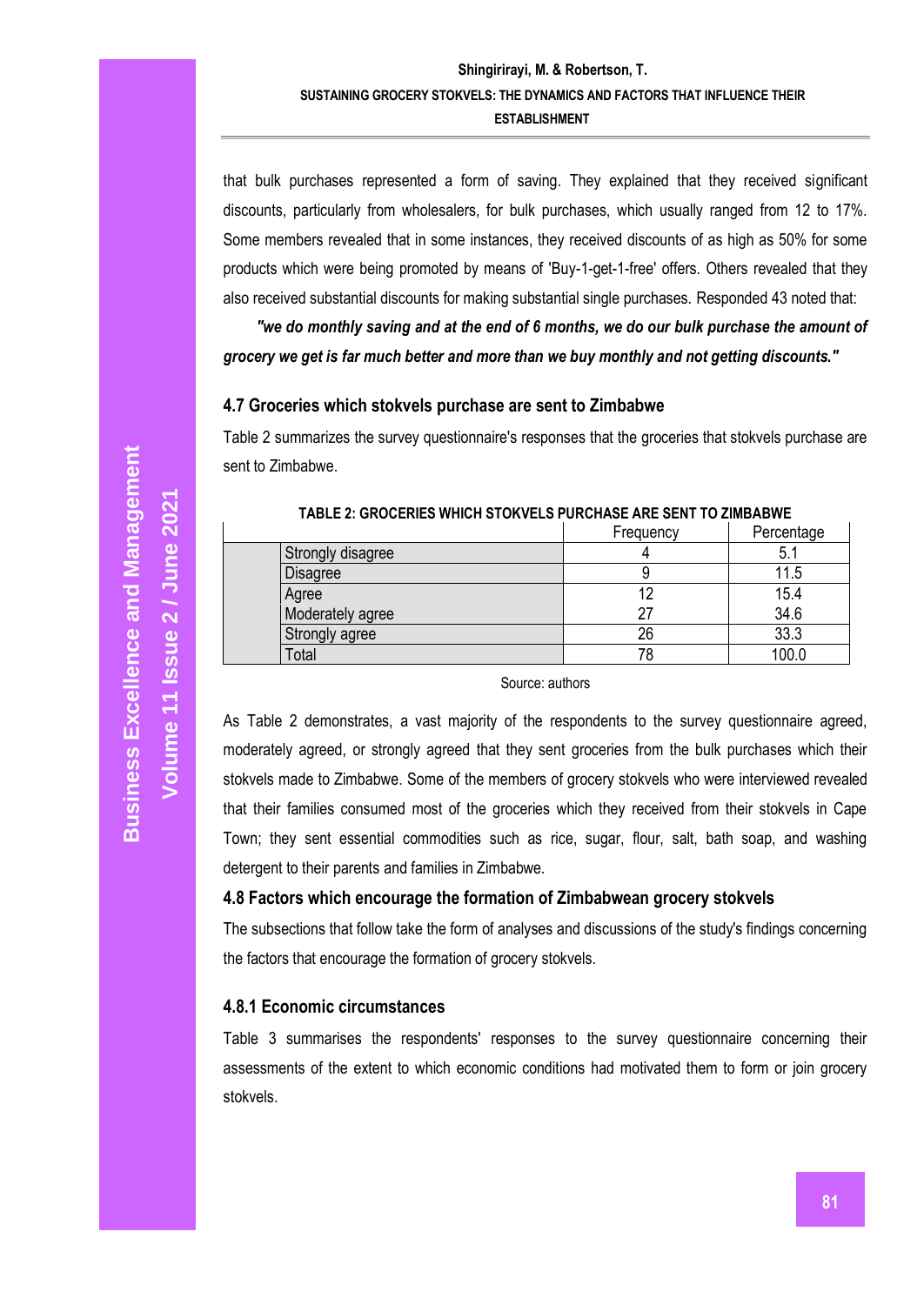| TABLE 3: THE INFLUENCE OF ECONOMIC CIRCUMSTANCES UPON THE FORMATION OF GROCERY |
|--------------------------------------------------------------------------------|
| <b>STOKVELS</b>                                                                |

|  |                   | Frequency | Percentage |
|--|-------------------|-----------|------------|
|  | Strongly disagree |           | 3.8        |
|  | Disagree          |           |            |
|  | Agree             |           | 15.4       |
|  | Moderately agree  | 22        | 28.2       |
|  | Strongly agree    | 35        | 44.9       |
|  | Total             | 78        | 100.0      |

Source: authors

This finding confirms the points that emerged, which explained that stokvels represented a viable means of saving for immigrants who had fled economic instability in Zimbabwe and had few other options to obtain loans due to their illegal status. As Rahim *et al*. (2009) explain, illegal immigrants are subjected to financial exclusion because they do not fulfil the conditions to qualify for loans and other financial services. As it can be seen in Table 3, a significant majority of the respondents agreed, moderately agreed, or strongly agreed that economic circumstances had influenced their decisions to form or join grocery stokvels.

# **4.9 Factors which motivated the formation of grocery stokvels**

# **TABLE 4: REASONS FOR THE ESTABLISHMENT OF GROCERY STOKVELS**

|                                                             |                | Shortages   | of |                  |                                           |
|-------------------------------------------------------------|----------------|-------------|----|------------------|-------------------------------------------|
|                                                             |                | basic       |    |                  |                                           |
|                                                             |                | necessities |    | in   Economic    |                                           |
|                                                             |                | Zimbabwe    |    | circumstances in |                                           |
|                                                             |                | influenced  |    |                  | the South Africa have Groceries which are |
|                                                             |                | formation   |    | of influenced    | the purchased in South                    |
|                                                             |                | grocery     |    | creation         | of Africa are sent to                     |
|                                                             |                | stokvels    |    | grocery stokvels | Zimbabwe                                  |
| Shortages of basic necessities   Pearson                    |                |             |    | $.516**$         | .359**                                    |
| in Zimbabwe influenced the correlation                      |                |             |    |                  |                                           |
| formation of grocery stokvels                               | $(2 -$<br>sig. |             |    | .000             | .001                                      |
|                                                             | tailed)        |             |    |                  |                                           |
|                                                             | N              | 78          |    | 78               | 78                                        |
| Economic circumstances                                      | in   Pearson   | $.516**$    |    | 1                | .473**                                    |
| South Africa have influenced correlation                    |                |             |    |                  |                                           |
| formation<br>of<br>the<br>grocery sig.                      | $(2 -$         | .000        |    |                  | .000                                      |
| stokvels                                                    | tailed)        |             |    |                  |                                           |
|                                                             | N              | 78          |    | 78               | 78                                        |
| Groceries which are purchased   Pearson                     |                | $.359**$    |    | $.473**$         | 1                                         |
| by grocery stokvels are sent to   correlation               |                |             |    |                  |                                           |
| Zimbabwe                                                    | $(2 -$<br>sig. | .001        |    | .000             |                                           |
|                                                             | tailed)        |             |    |                  |                                           |
|                                                             | N              | 78          |    | 78               | 78                                        |
| **. Correlation is significant at the 0.01 level (2-tailed) |                |             |    |                  |                                           |

Source: authors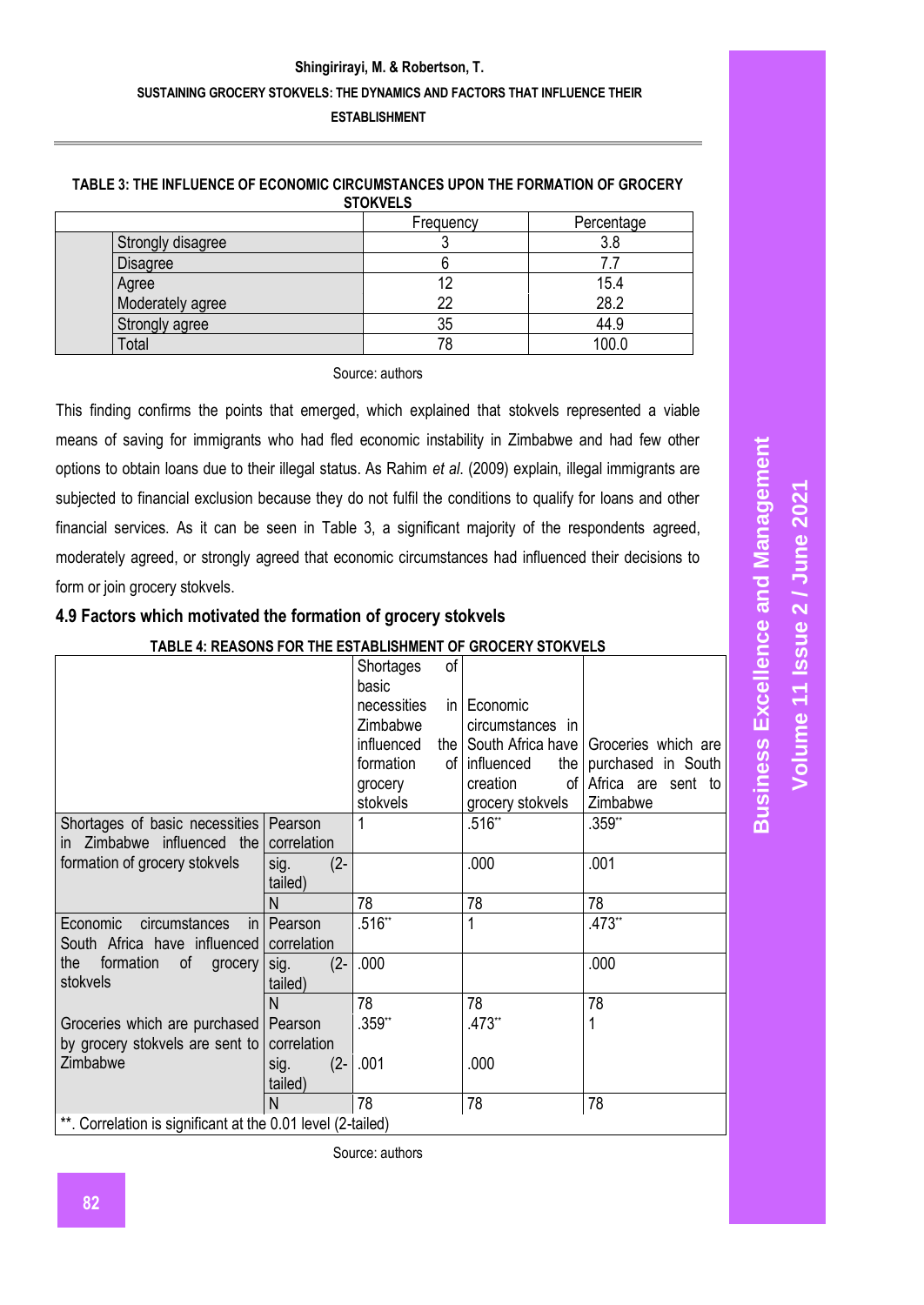There were significant correlations between economic circumstances in South Africa influencing the formation of grocery stokvels and groceries which are purchased by grocery stokvels being sent to Zimbabwe and between economic circumstances in South Africa influencing the formation of grocery stokvels and shortages of basic necessities in Zimbabwe influencing the formation of stokvels (pvalues<0.01). The value of 0.516 was indicative of a strong correlation, while a value of 0.001 confirmed the significance.

During the one-on-one interviews, members of stokvels explained that Zimbabwe's dire economic circumstances had made them acutely aware of the necessity to save and belong to groups, making it possible to accumulate funds. Conversely, a small minority of the interviewees who were members of grocery stokvels maintained that their membership of grocery stokvels had not been influenced by economic instability in Zimbabwe and that they had joined their groups because their friends had been members. Respondent 23 and 59 had this to say:

**Respondent 23:** *"Things are bad back home in Zimbabwe, and we have come to Cape Town to get a source of living. However, it is also not easy here as we do not have the needed documentation to make saving like anyone else; therefore we resort to stokvels.*"

**Respondent 59:** *"We send groceries to help our parents that are taking care of our kids we came here (Cape Town) to look for jobs because at home they are terrible economic challenges."* 

# **4.10 Factors which encourage the formation of grocery stokvels 4.10.1 Reasons given by the respondents for joining their grocery stokvels**

Table 5: illustrates the statistical procedures for determining whether there were significant statistical correlations for the reasons which the respondents to the survey questionnaire gave for joining their grocery stokvels, with respect to whether they had joined because they had been encouraged to do so by their friends or families, or whether they had joined because members of their families or friends were members.

|                                                                         |                                  | Families and friends   We joined because |                    |  |  |
|-------------------------------------------------------------------------|----------------------------------|------------------------------------------|--------------------|--|--|
|                                                                         |                                  | encouraged                               | friends or members |  |  |
|                                                                         |                                  | respondents to join of our families were |                    |  |  |
|                                                                         |                                  | stokvels                                 | members            |  |  |
| Families or<br>friends                                                  | encouraged   Pearson correlation |                                          | .442**             |  |  |
| respondents to join stokvels                                            | sig. (2-tailed)                  |                                          | .000               |  |  |
|                                                                         |                                  | 78                                       | 78                 |  |  |
| We joined because friends or                                            | Pearson correlation              | .442**                                   |                    |  |  |
| Imembers of our families<br>were                                        | sig. (2-tailed)                  | .000                                     |                    |  |  |
| members                                                                 |                                  | 78                                       | 78                 |  |  |
| <sup>**</sup> . Correlation is significant at the 0.01 level (2-tailed) |                                  |                                          |                    |  |  |

#### **TABLE 5: REASONS FOR JOINING GROCERY STOKVELS**

**Volume 11 Issue** 

**2 / June 2021**

Source: authors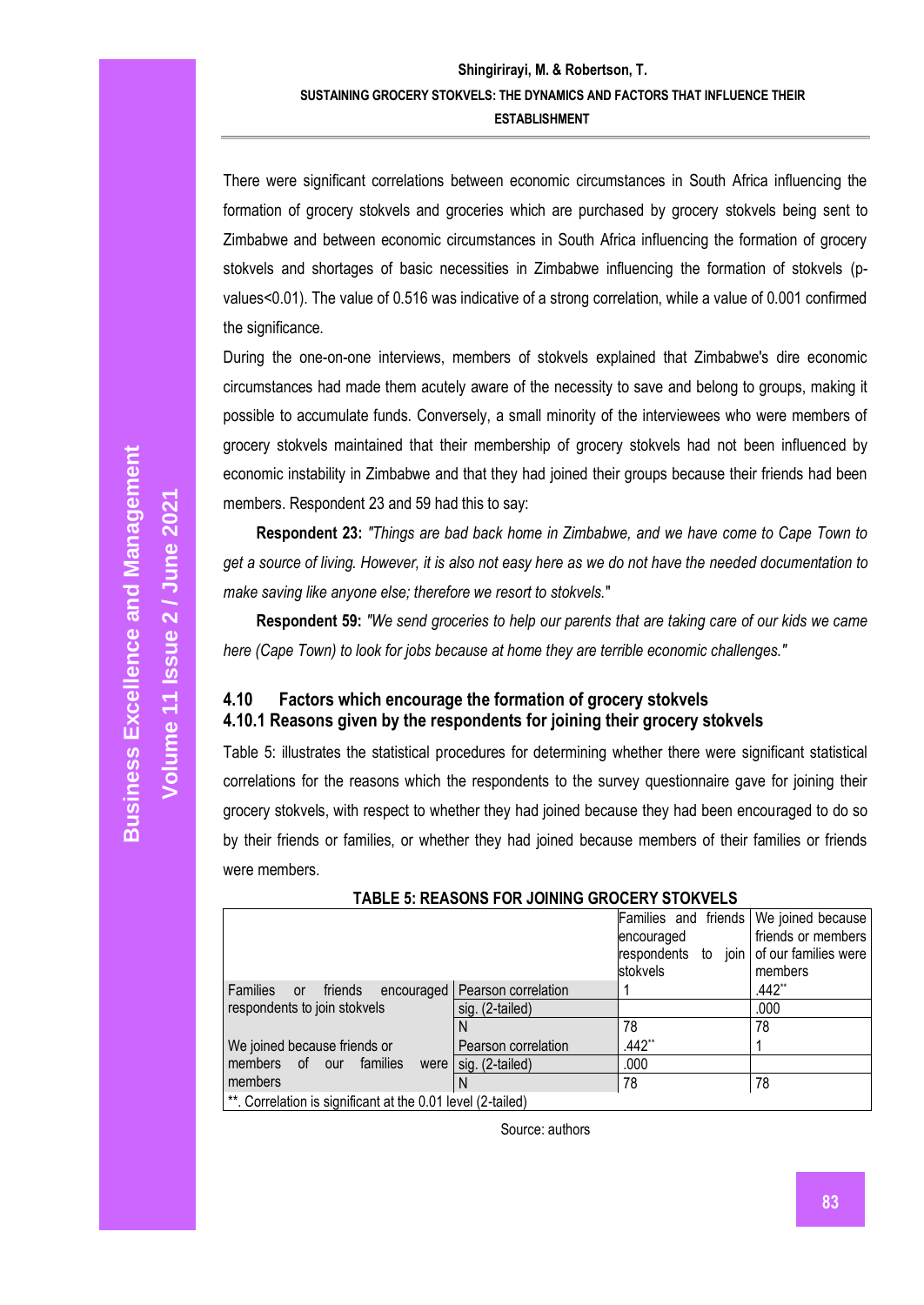The relationship is significant because it reveals a correlation between who encourages members to join stokvels and decisions to do so because family members or friends are members. The significance of the association is confirmed by a p-value<0.01 and the value of 0.442, which reveals a strong correlation, serves to demonstrate that members of the families or friends had encouraged the respondents to join their stokvels and that they had joined as a response to the participation of members of their families or friends.

# **5. CONCLUSION**

Stokvels are widely acknowledged for playing a crucial role in women's economic empowerment and eradicating poverty. The degree of interdependence among the members of stokvels provides convincing evidence of the social cohesion and mutual support among women which they encourage. Stokvels serve to empower women and enable them to become economically independent. By determining their socioeconomic status within their communities and ceasing to depend on their husbands, intimate partners, or families, they are working to empower themselves.

The literature revealed that grocery stokvels represented a possible grey area in the existing body of research, particularly in African countries such as Zimbabwean immigrants in Cape Town. Therefore, the paper investigated the dynamics of Zimbabwean grocery stokvels in Cape Town and the factors which have encouraged their formation. The result revealed that:

• Zimbabwean immigrants' culture of forming grocery stokvels originates from the severe economic crisis and shortages of essentials in Zimbabwe. As a consequence, some of the groceries which are purchased by grocery stokvels are sent to Zimbabwe.

• Zimbabwean immigrants often form grocery stokvels to feed their families in Cape Town because they cannot open accounts due to a lack of official documentation.

• Members of grocery stokvels believe that collective bulk purchases enable them to save substantial amounts of money.

• Members of grocery stokvels believe that their participation contributes significantly to reducing monthly expenditures.

# **REFERENCES**

- Bouman, F.J.A. (1995). Rotating and accumulating savings and credit associations: a development perspective, *World Development,* 23(3): 371-384, March 1995.
- Buijs, G. (1980. Savings and loan clubs: Risky ventures or good business practice? A study of the importance of rotating savings and credit associations for poor women. *Development Southern Africa*,15 (1): 55 – 65.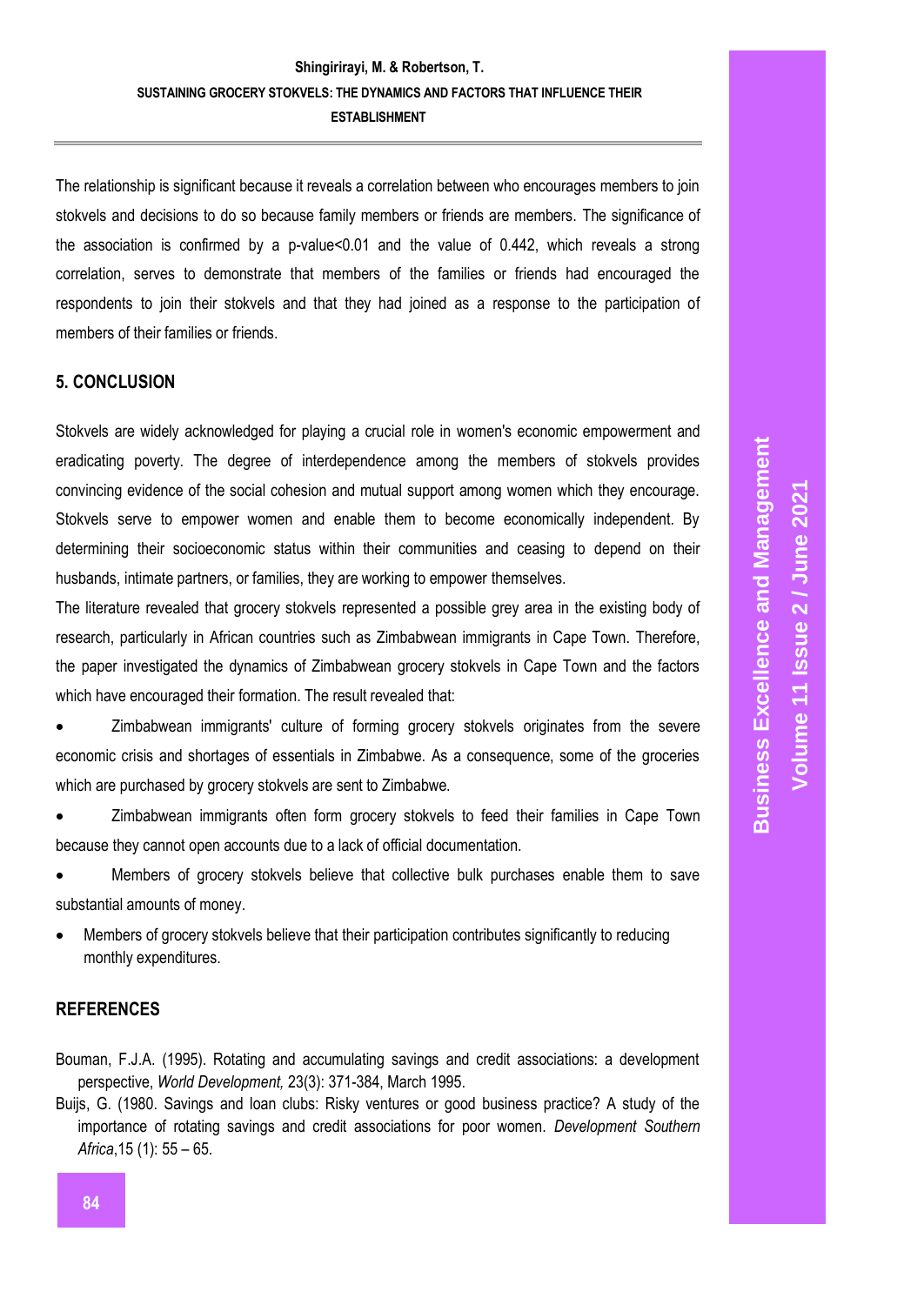**Volume 11 Issue** 

**2 / June 2021**

# **Shingirirayi, M. & Robertson, T. SUSTAINING GROCERY STOKVELS: THE DYNAMICS AND FACTORS THAT INFLUENCE THEIR ESTABLISHMENT**

- Burman, S. & Lembethe, N. (1995). Building new realities: African women ROSCAs in urban South Africa. In: Ardener, S. & Burman, S. (eds.) Money-go-rounds: The importance of Rotating Savings and Credit Associations for Women. Oxford: Berg.
- Bernard, H.R. (2017). Research methods in anthropology: Qualitative and quantitative approaches. London: Rowman & Littlefield.
- FinMark Trust (2007). The Pro-Poor Microfinance Sector in South Africa. [Online]. Available from:www.cmfnet.org.za/Documents/The%20Prooor%20Microfinance%20Sector%20in%20South% 20Africa.doc [Accessed 23/10/19].
- Halim, M. (2017). Building economic solidarity from grassroots survival mechanisms in Freedom Park, Johannesburg. In Forging Solidarity In: Kotze A.., Walters S. (eds) Forging Solidarity. International Issues in Adult Education. Rotterdam: Sense Publishers,
- Martins, J.H., Loubser, M.G. & Van Wyk, H.D.J. (1999). Marketing research: a South African approach. Pretoria: Unisa Press.
- Masuku, I., (2018). Grocery stokvel account launched. Sowetan live, 12 April 2018
- Matuku, S. & Kaseke, E. (2014). The role of stokvels in improving people's lives: The case in orange farm, Johannesburg, South Africa. *Social Work (Stellenbosch. Online),* 50(4): 504-515.
- Mayoux, L. (2000). Microfinance and the Empowerment of Women: A Review of the Key Issues. Social Finance Working Paper No. 23, Geneva. Available from: www.ilo.org/J:\ilo\_data\public\english\employment\finance\download\wp23.wpd. [Accessed on 23/10/19].
- Moliea, H. (2007). Stokvels as Alternative Microfinance Institutions: Conversations with Women from Venda. Unpublished Masters dissertation, University of Pretoria.
- Mwangi, J. & Kimani, E. (2015). Challenges experienced by men and women in informal finance groups in Gachagi informal settlement in Thika Sub-County, Kenya. *International Journal of Innovative research & Development*, 2(4): 28-35.
- Rahim, N., Wan, K., & Franceschelli, M. (2009). Financial exclusion amongst new migrants in Northern Ireland, a literature review. Information Centre about Asylum and Refugees, City University London.
- Robinson, M.S. (2001). The Microfinance Revolution: Sustainable Finance for the Poor. Washington, D.C.: The World Bank.
- Rose, K. (1992). Where women are leaders: The SEWA movement in India. Chicago: University of Chicago Press.
- Sarma, M. & Pais, J. (2011). Financial inclusion and development. *Journal of international development*, 23(1): 613-625.
- Tengeh, RK. & Nkem, L. (2018). Immigrant-operated Informal Financial Associations in South Africa: Problems and Solutions. *Acta Universitatis Danubius Œconomica,* 14(1): 84-98.
- Tengeh, R.K. & Nkem, L. (2017). Sustaining Immigrant Entrepreneurship in South Africa: The Role of Informal Financial Associations. *Sustainability,* 9(8): 13-96.
- Tevera, D. & Zinyama, L. (2002). Zimbabweans who move: perspectives on international migration in Zimbabwe. Cape Town: SAMP Migration Policy Series Number 25. Available at www.queensu.ca/samp/sampresources/samppublications/#policyseries (Accessed on 23/10/19).
- Thieme, S. (2003). Savings and Credit Associations and Remittances: The case of FarWest Nepalese Labour Migrants in Delhi, India. Working paper No. 39. Geneva: International Labour Office.
- Tsai, K.S. (2000). Banquet Banking: Gender and Rotating Savings and Credit Associations in South China, *The China Quarterly*. 161(1):142-170.